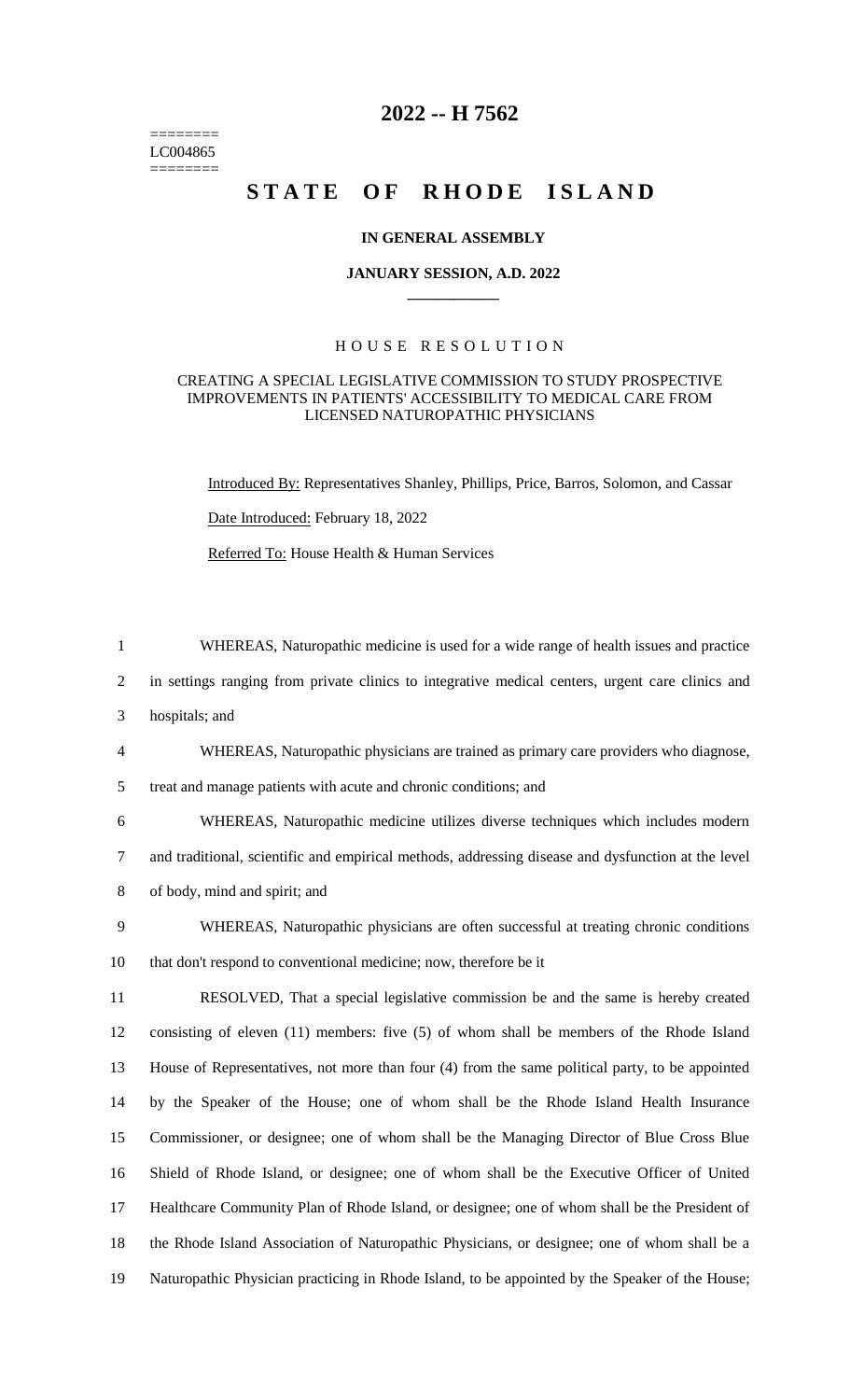and one of whom shall be the Chairman of Lifespan Board of Directors, or designee.

 In lieu of any appointment of a member of the legislature to a legislative study commission, or any commission created by a General Assembly resolution, the appointing authority may appoint a member of the general public to serve in lieu of a legislator.

 The purpose of said commission shall be to make a comprehensive study and provide recommendations for a prospective pathway to making patients' treatment accessibility with naturopathic physicians more affordable through inclusion in HMO networks.

 Forthwith upon passage of this resolution, the members of the commission shall meet at the call of the Speaker of the House and organize and shall select a chairperson from among the legislators.

Vacancies in said commission shall be filled in like manner as the original appointment.

The membership of said commission shall receive no compensation for their services.

 All departments and agencies of the state, shall furnish such advice and information, documentary and otherwise, to said commission and its agents as is deemed necessary or desirable by the commission to facilitate the purposes of this resolution.

 The Speaker of the House is hereby authorized and directed to provide suitable quarters for said commission; and be it further

 RESOLVED, That the commission shall report its findings and recommendations to the House of Representatives no later than February 21, 2023, and said commission shall expire on May 21, 2023.

======== LC004865 ========